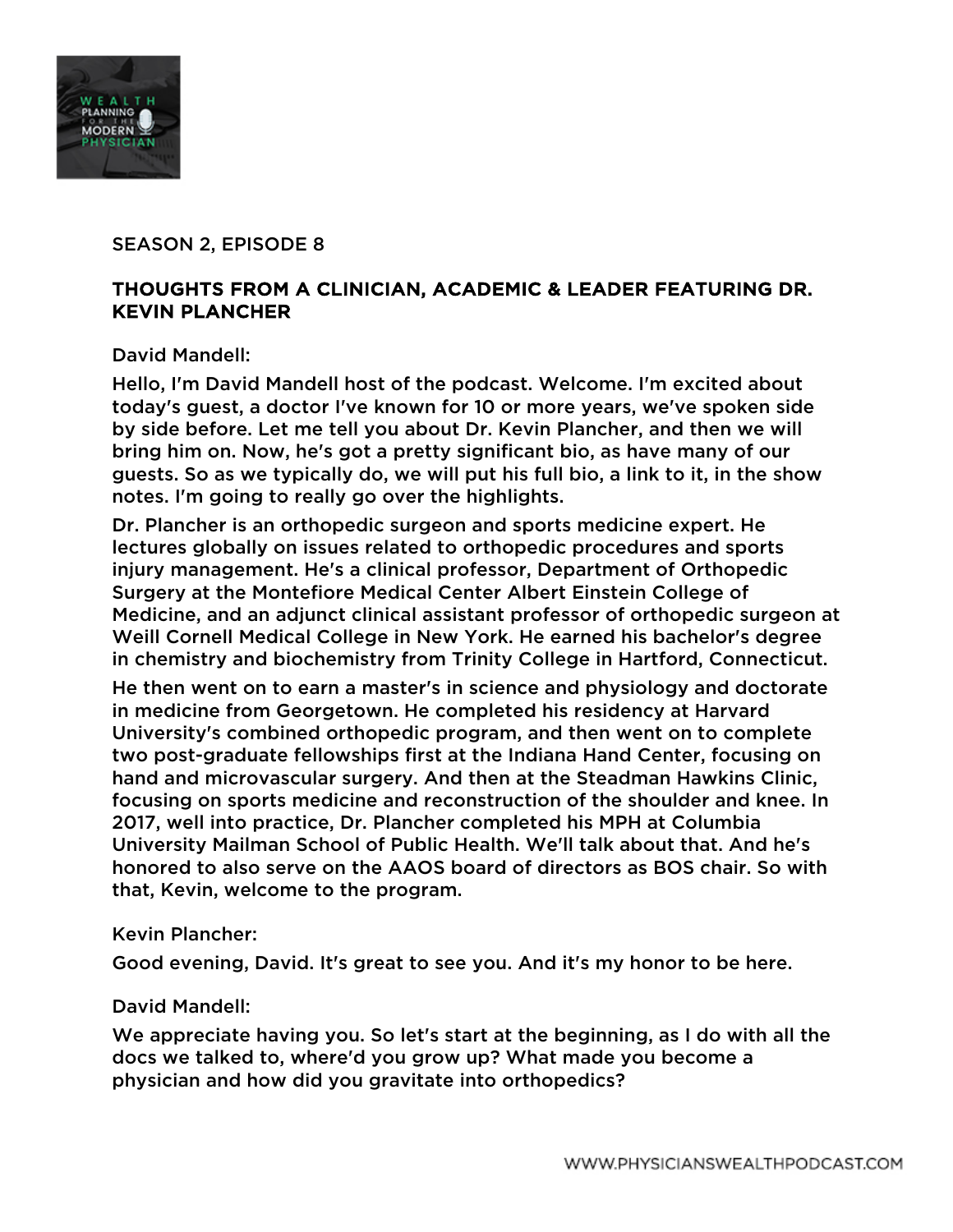

Kevin Plancher:

My family is all in finance. So growing up in the household, my dad started as an accountant in a big corporate program, went to work every day in New York City, coming from Long Island, and then ultimately became the chief financial officer. So conversations at the dinner table had nothing to do with medicine.

David Mandell:

Right.

Kevin Plancher:

I really loved science. He kept on saying "Why are you wasting your time?" and one day in teaching him tennis, I had gotten pretty good, it started at age four, I kicked all the balls to the net, broke my ankle and realized... Although in my day I played, although he would beat me, John McEnroe and other people, because we grew up together on Long Island... that I needed to do something in science. And so I headed that way, but not quite sure. And so when I went off college, I was a liberal arts major and I really caught on late. And so that's why I obtained a master's in physiology, when I realized this is what I love, and then went on to medical school. I will say today, all the young men and women take this gap year, when at that time it was considered *verboten* -- meaning that's not a good thing, what's wrong with the individual?

David Mandell:

Right.

Kevin Plancher:

But I have to tell you it matured me and I'm so happy I did it that way.

### David Mandell:

That's interesting. So we come from kind of the opposite situation. I come from the family of physicians and went into law and finance and you came from the family of finance and went into medicine. So kind of mirror images that way.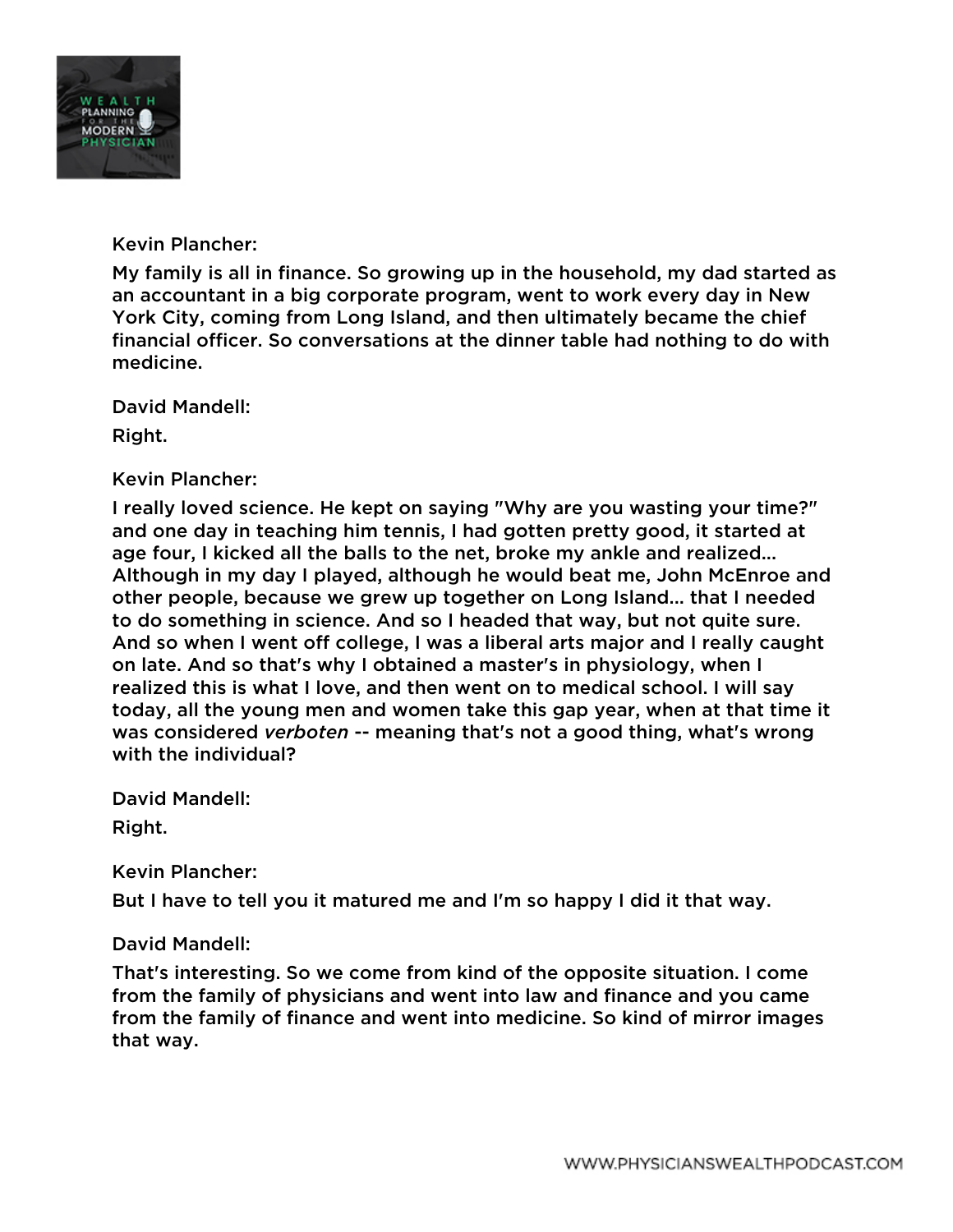

So as you were getting your MD and your masters, and then even residents, your two fellowships, what was your exposure to business, finance, investing, wealth planning? Obviously you were getting it when you came home, right, but were you interested? Did you develop interest on your own in that? Or was it kind of, well, that's the family and I'll get to it when I have my own personal finance? What was your thinking as you trained?

## Kevin Plancher:

So again, a funny story. Dad said... We grew up in a middle-class family. I had to take loans out for my freshman year of medical school. At that time, I thought it was astronomical, probably was \$25,000 just for tuition, people, I guess wish that that's what the tuition is today. Nonetheless-

My dad said, I'm going to buy you a subscription to the Wall Street Journal. And every Friday at four o'clock, I don't care what exam you have. I don't care what social engagement you have. You have to take a quiz that I'm going to render to you on the phone. And if you pass the quiz I pay for next week, if you fail the quiz you pay for next week.

And so we would have conversations on small caps, large caps, what's going on in the market, the bonds, the this, and I guess I got my indirect education about business as I'm going to medical school, because my dad said when he was an accountant and made some extra money on the side, every one of his physicians, he said made stupid investments, lost their money. And he said, if you're going to lose your money, he said, which you will, because you're a doctor, at least you're going to know that you did something silly. And so that's my education of the Wall Street Journal in four years.

### David Mandell:

That's amazing. that is quite a story. I mean more to study, I guess, but it's sort of... It's starting to grow a picture because these are obviously all new stories to me, but I know you and I know your interest in business and your interest in helping physicians learn and not make mistakes. And now I'm kind of seeing why, right? So finding out your story.

So tell us about your first job. You went to the two fellowships. You're welltrained, obviously. What drove you to take your first position? Was it clinical? Was it location, family issues? How much did business and finance come in?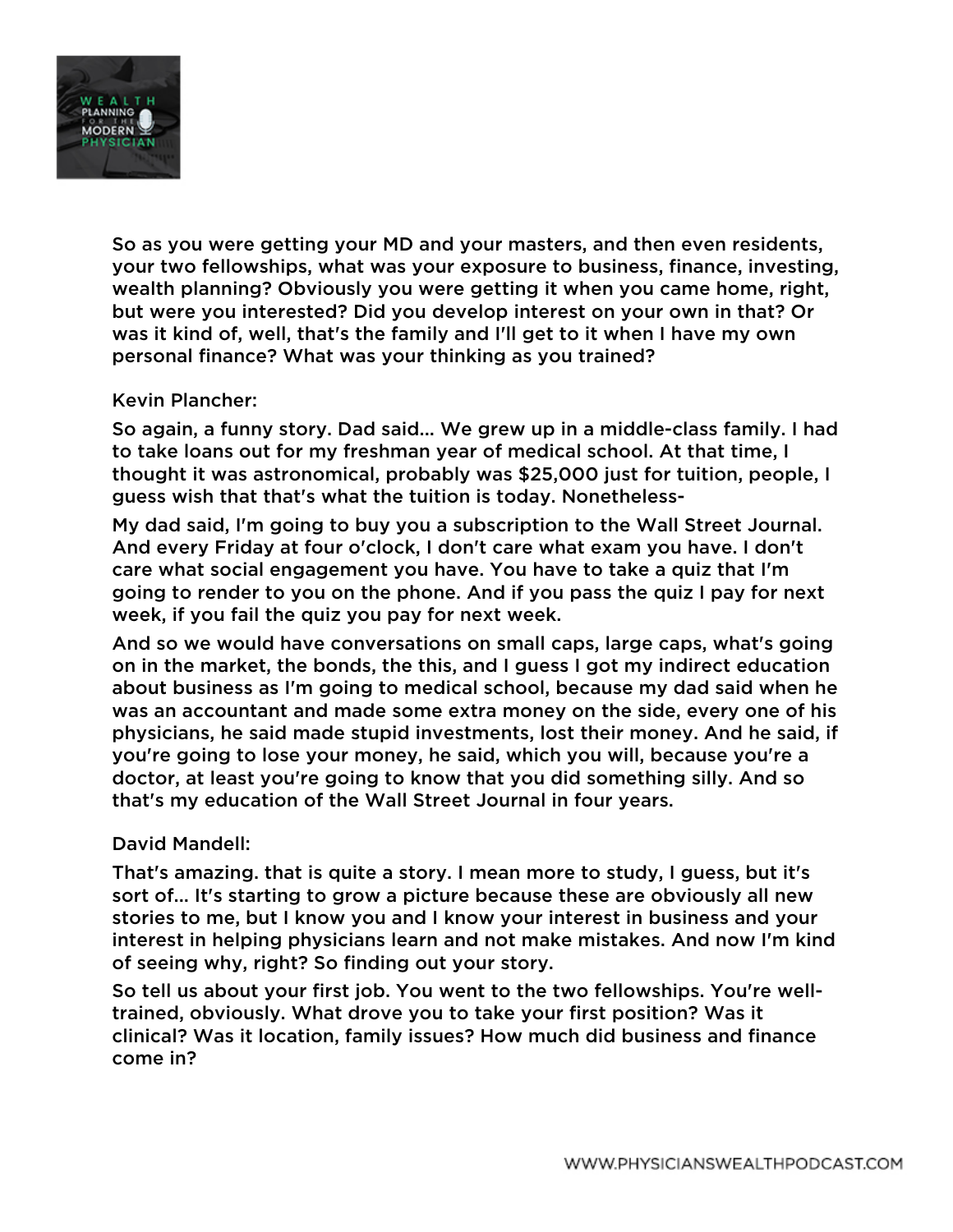

## Kevin Plancher:

Well, I might think I was the head of the household. I never was. And so at that time, my wife said, we're going back to New York because both sets of grandparents are there with the kids. And so, although I was offered jobs at many places, it was clear that I had to go back to New York. And at the time a very seasoned chair, Edward Haberman, ran a program at Montefiore Medical Center, and they were recruiting the five new guns.

So I was a twofer because I was chief of hand, chief of sports. They hired Joe Bosco, who was our past president of the American Academy of Orthopedic Surgeons as the chief of arthroplasty, they hired a chief of the trauma service, Bob Taffet. They hired a chief of the spine service and kind of us young guns became the people that really built a department. And it was very exciting as the pathology, sadly so, and the need to service so many wonderful people in the Bronx was evident. And it also lets you be a more thoughtful surgeon because it would not only be a broken wrist, but a broken wrist with a diabetic. So there was complexity to it that by taking that job, you really learned how to care for people and also their social dispositions, their comorbidities, which now is popular to talk about, but actually was something back in 1994, which started me on my career.

### David Mandell:

It sounds like an exciting time with all these young people taking over. So what was the next shift? Obviously you've got your own private practice. So when did that come about and what was the interest and kind of motivation? And were there, and I'm sure there were, but financial and business thoughts that went into that?

### Kevin Plancher:

So big institutions, rightfully so, like a big ship, it takes a while to steer a change. Unfortunately, probably one of my worst personality traits are that I really like to have things done right away. And I also believe-

### David Mandell:

In a New York minute, as they say.

Kevin Plancher: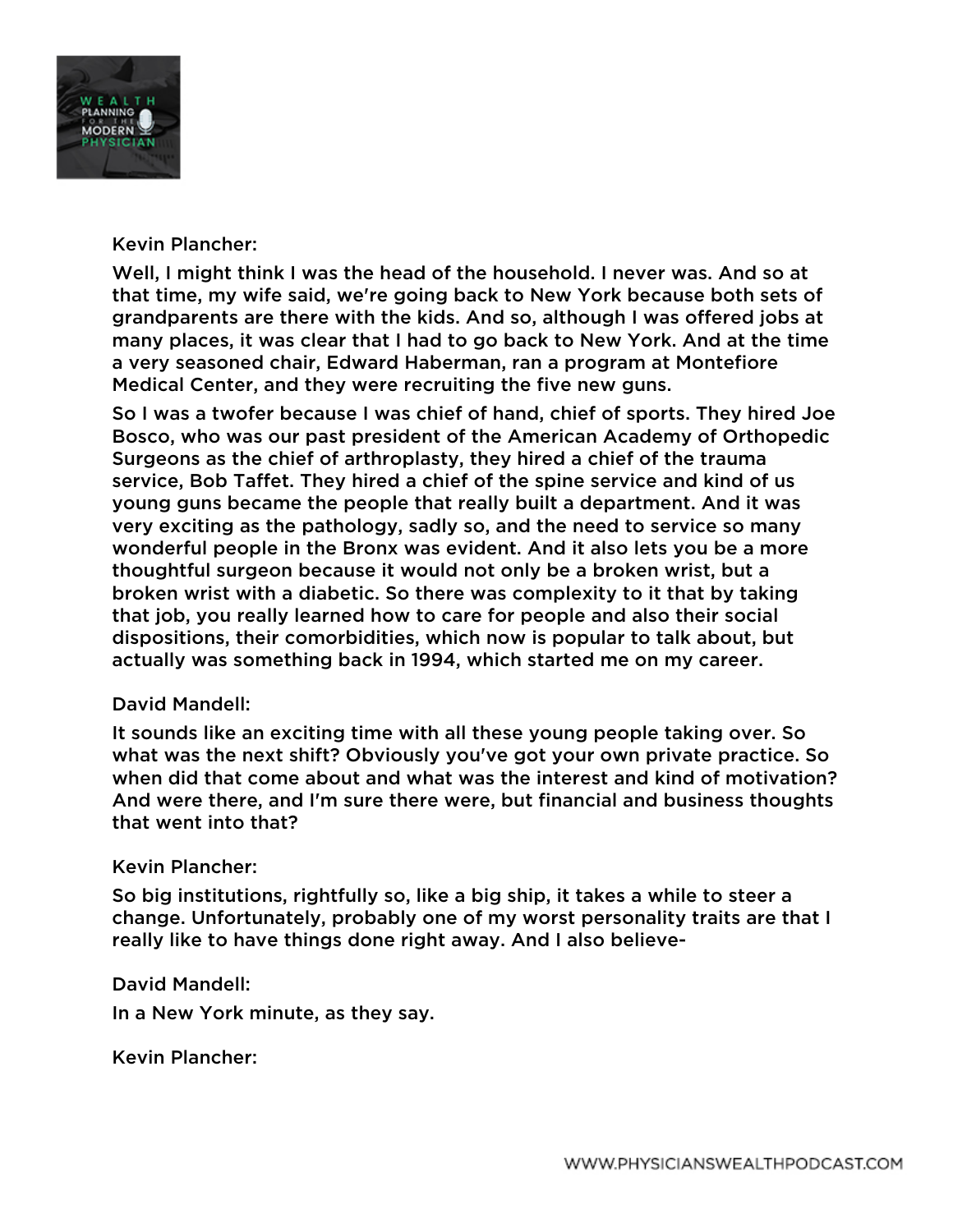

Yes, as they say. And for me, the answer is always yes, but how? So when I saw that I just couldn't move the ship to what I thought as a young man and maybe it was so arrogant to do it. I said, I can do all of this. I don't need an institution. I can build something with a cadaver lab. I can build a fellowship. I can build residents that come through. We can have multiple offices. We can do everything that the university does without having to ask for permission.

And so we tried that and that's what we kind of have today that allows us to deliver what I believe is great care. No different than there's great care at Montefiore or any other institution. It just didn't fit for me after six, or seven, or eight years trying to do that when the answer was always no, because they were happy with all of us because we made them a lot of money, which isn't why I was there. It was really to make a difference and a change. And it turns out that every one of us that came ultimately left.

David Mandell:

Yeah.

Kevin Plancher:

So, and that's okay because now other young people are in there that are doing probably a better job than I could ever imagine. But it let me then create something with a group of other physicians that would make me feel terrific at night.

### David Mandell:

And that's a story we hear pretty often, and we've heard it from other docs on this podcast. And even coming from the field of law, a lot of people end up in large firms and they feel like there's a role for that. They get welltrained, they get exposure to things they wouldn't do on their own, but eventually they want to be an entrepreneur, be their own boss. And it's different in many ways, but I think the motivation to say, hey, we could do something just on a smaller scale, but not have all the overhead and kind of all the inertia that a large institution has, whether it's a hospital or a big firm or anything. So it's pretty common. It sounded like, well, you went out into your own practice, but you still had that interest in academics, obviously. And you are a clinical professor now at Einstein, where my father did his radiology fellowship way back in the 60s. Adjunct professor at Cornell. So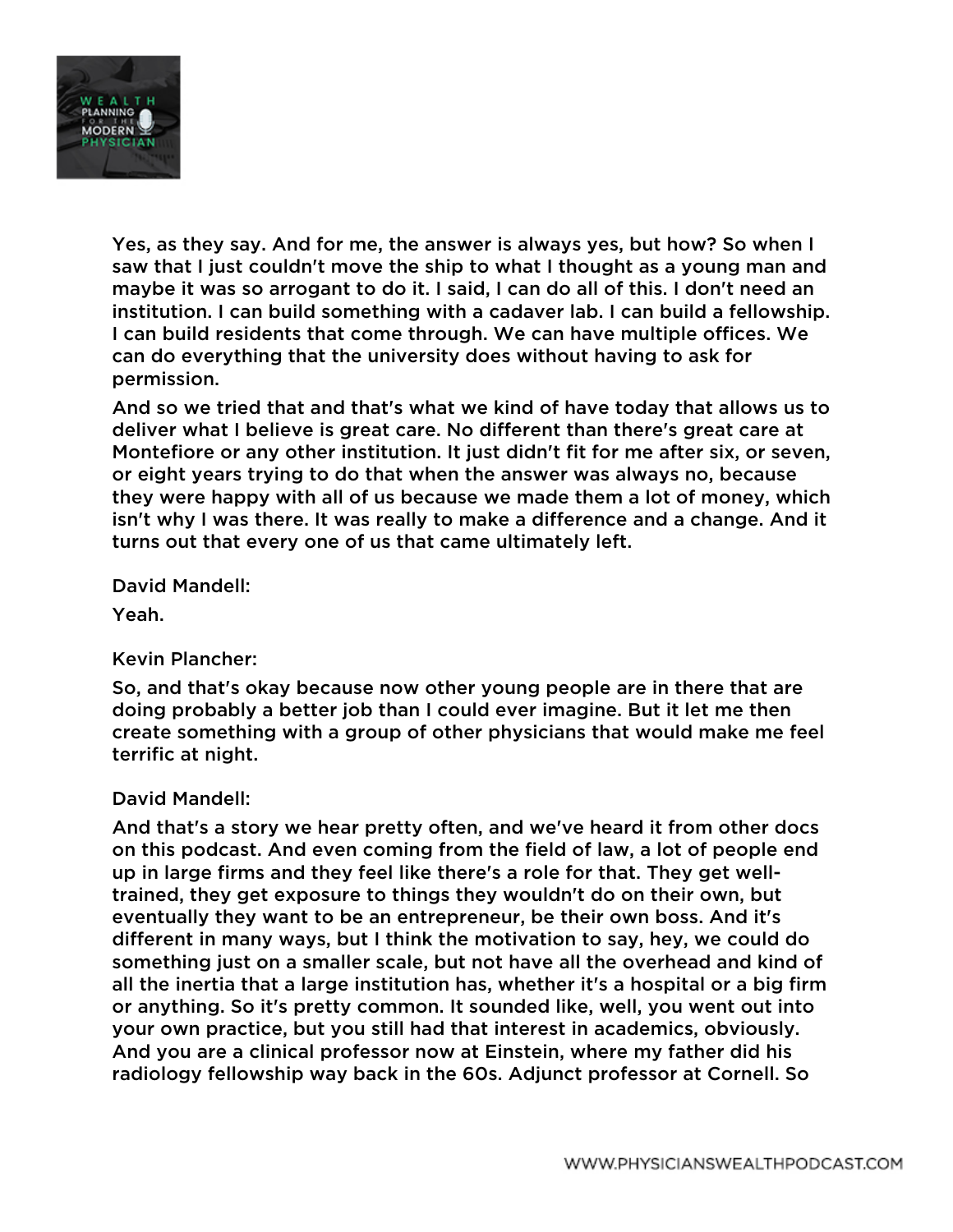

two very prestigious programs. So you didn't get that completely out of your system.

Kevin Plancher: Right.

#### David Mandell:

How do you balance your own practice with that? For other docs who are listening who have aspirations for their own practice, but also an interest in academic medicine, what's your advice, what's your thoughts on that?

#### Kevin Plancher:

Yeah. So there's an expression someone older than me said, you ask a busy person to do something they get it done. And so I love to be busy. It excites me. I am passionate about the care of patient care, but I'm also... My mentors, and I was very lucky, so that was luck, taught me that if you start out in life, you learn how to be a surgeon and you need to practice. That's why it's a practice and that's terrible maybe for the public to hear, but it really is. And so you get good. If the next phase comes, which is research, that you can now honestly and ethically report your results, good, bad, or indifferent, that's really essential so that you can look at yourself and say, I thought I was good, but wow, I'm really not. I need to learn better. And then the last phase, as we'll talk about, is if you get the honor to be able to teach someone younger what you have in that phase, and then maybe get recognized by your colleagues to lead, you've completed what they taught me in my residency is, so to speak, what you're supposed to do.

So I came from a very academic institution at Harvard. And they were kind of disappointed that I wasn't right out of the gate, trying to be a division chief to another chair, to whatever, but in a way I've done that, but done it so to speak Frank Sinatra, my way. And anyone should know that they can do it their way. They just have to believe in themselves. And it takes a while. The problem today is it doesn't happen right away. You have to give it time and a lot of hard work. And it means that I wrote papers from 10:00 PM to 2:00 AM when I was young. And the answer is yes, but then you must deliver because if you don't deliver, you lose your reputation. So, that's kind of the short way of saying it.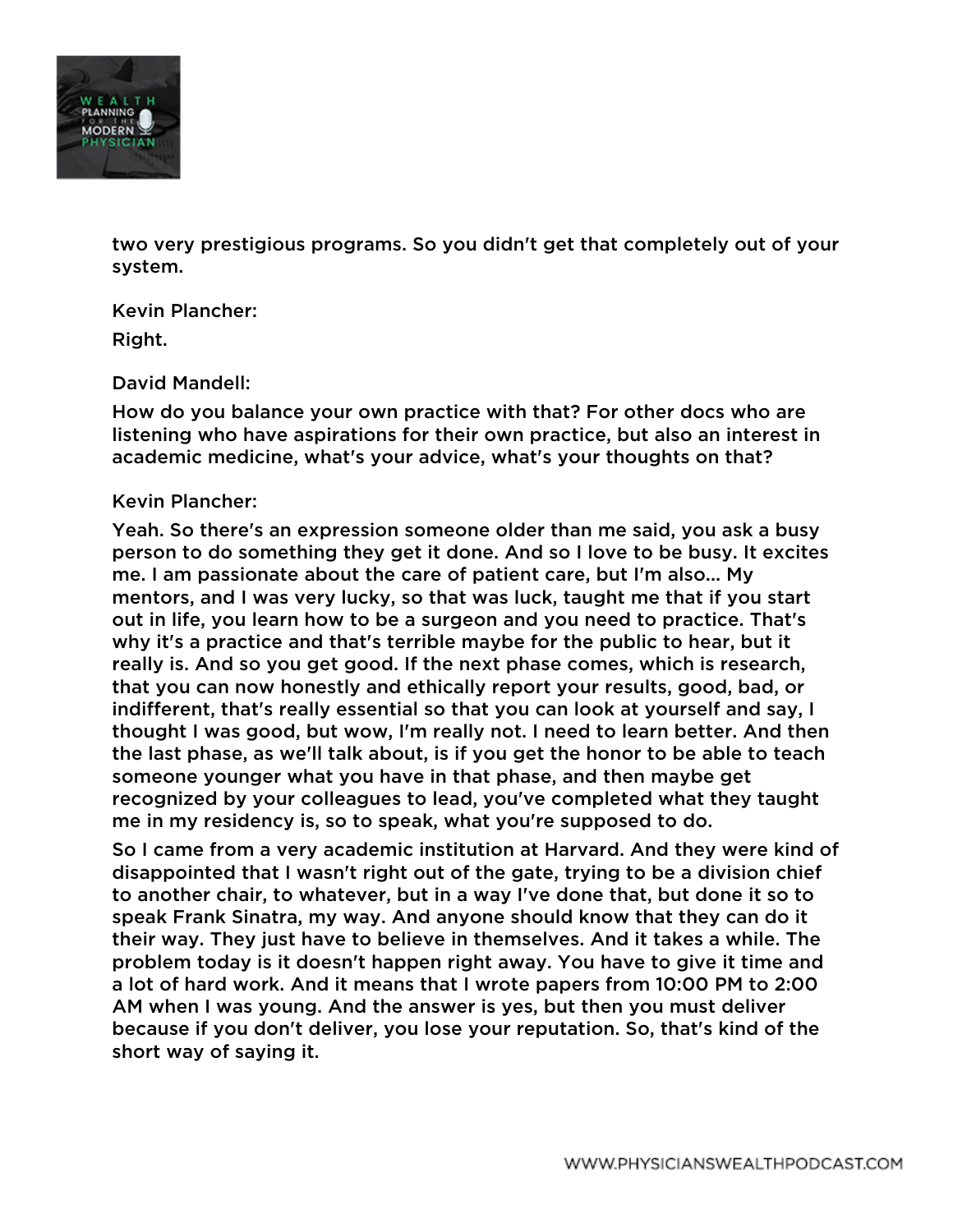

## David Mandell:

Yeah, I think the lesson there, patience... It's funny, I had a doc on that you know, Matt Provencher on and his will air right around this. And as I'll ask you, the one thing you would recommend young docs learn. And that was what he said, patience. He said, you can get there, but it's not all going to happen right away. And sometimes the most valuable things take a while. I mean, we know that in life, but gung-ho physicians coming out who are the smartest folks in their class and want to get everything done. You got to balance that motivation with patients. And we all have learned that lesson along the way as I have in certain ways. So I think that's valuable.

Kevin Plancher:

It's difficult.

## David Mandell:

So you and I are going to be speaking as part of a new course that I've been working on and it's been a vision of mine for a long time, at the Orthopedic Summit, which is a conference in Las Vegas in December. The title of that is Wealth Planning for the Orthopedic Surgeons, How to Earn More, Build More, and Protect What You Built. Now, that sounds like me. And you have some great titles of things that you've worked on. And I'm extremely excited about it because it's multidisciplinary, right? It's got surgeons. You're going to be a speaker at it. Some of the other folks who've been on here, Dr. Ast is going to be a speaker. We've got a number of really smart docs along with OJM people and attorneys, CPAs, investment bankers. Well beyond just our expertise. That's what I think is what I'm excited about. Is the fact that we can bring a course together that has expertise from a number of different areas, including the docs themselves. What got you interested in being a piece of that being one speaker as part of this course?

### Kevin Plancher:

Well, first of all, I have you to thank for inviting me to be a faculty member.

David Mandell:

Yes.

Kevin Plancher: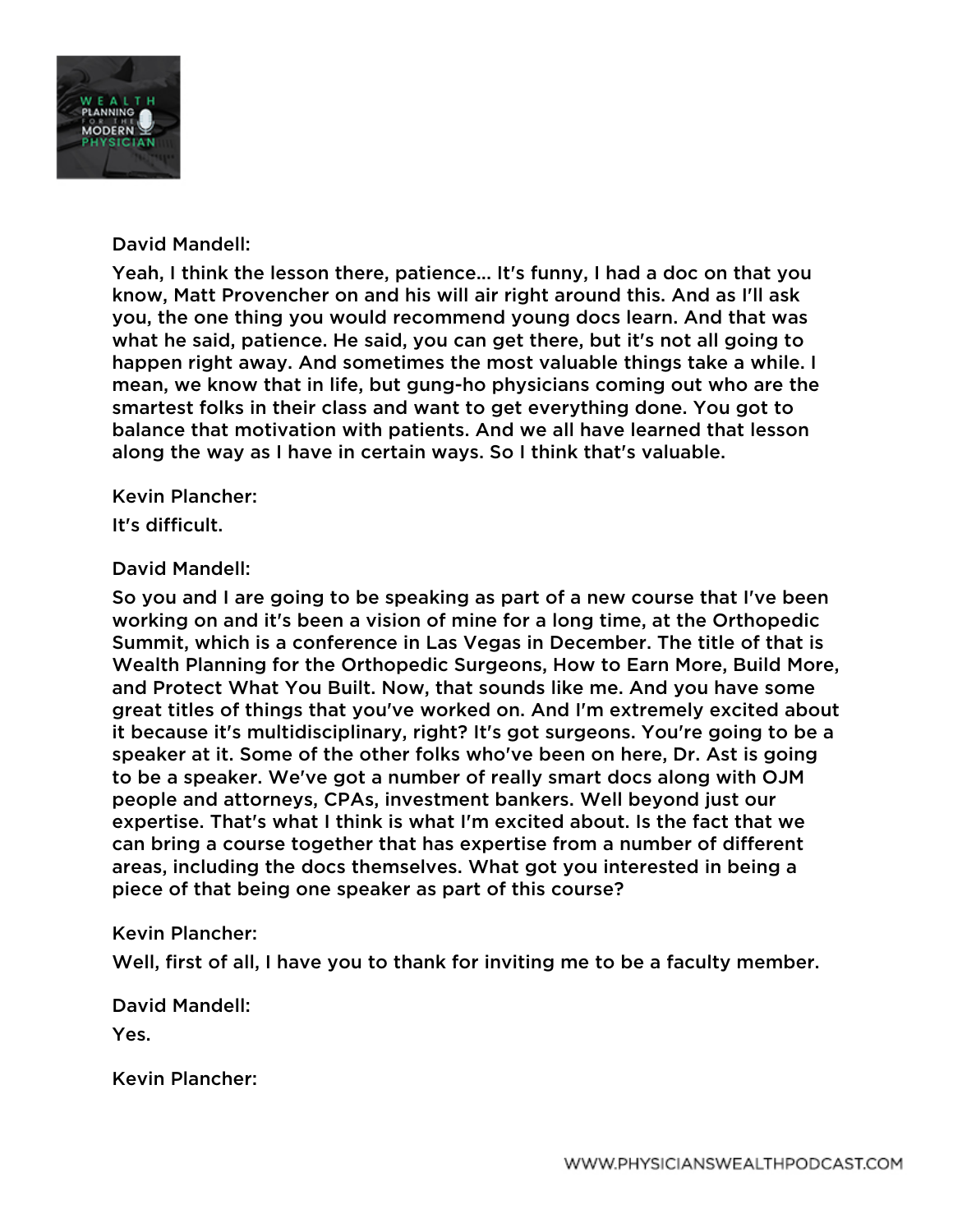

And so it intrigued my interest when you called me to say, I'm going to be at a course, and I'm going to be teaching how to really protect yourself as a doctor. And it rang a bell that my dad said that, here we go again, young people losing their money, thinking that the greatest invention or whatever. And so I thought, I said to you, I think I'm old enough to give really wise personal experiences. But I think it's important to be able to touch the physician in their language. So many women and men listen to lectures from lawyers, accountants, and business people. And you start using all these abbreviations and they lose you within the first 30 seconds.

And so I said, I'm more than happy to because it's a really great group that you've brought together. And I must say the younger people are a lot smarter. I see a lot of them going to med school, getting an MPH or an MBA at the same time. We didn't do that. And so I'm excited and I gave an instructional course with three other colleagues at the sports medicine society on the business of medicine. It didn't touch on that near depth that you're offering here at this course. So I guess my answer is I'm just elated to be invited as faculty.

### David Mandell:

We're excited to have you. And that actually leads me to one other question before we get to my last two kind of on piece of advice to give to young docs, which is you did go back and get a master's in public health, so Columbia in fact, right? So you not only were you doing everything you were doing, but you saw, at least you had an interest and saw a value in going back and kind of expanding your perspective beyond the clinician to something that's more macro. So why did you do that? And how do you see it helping you in all the things you do?

### Kevin Plancher:

So remember I said the fourth stage of life, and I did it a little too late because I got so busy with our practice is to become a leader. But to become a leader, I can be in a cubbyhole as a doctor, or I could really learn as the articles say, to be a level five leader. And you would know what I mean because they're plenty articles written in Harvard's Business Review. So, that's not an easy chore. And I don't know that I'll ever attain it. I'm going to try, but I knew that I needed to step back and learn from others. And so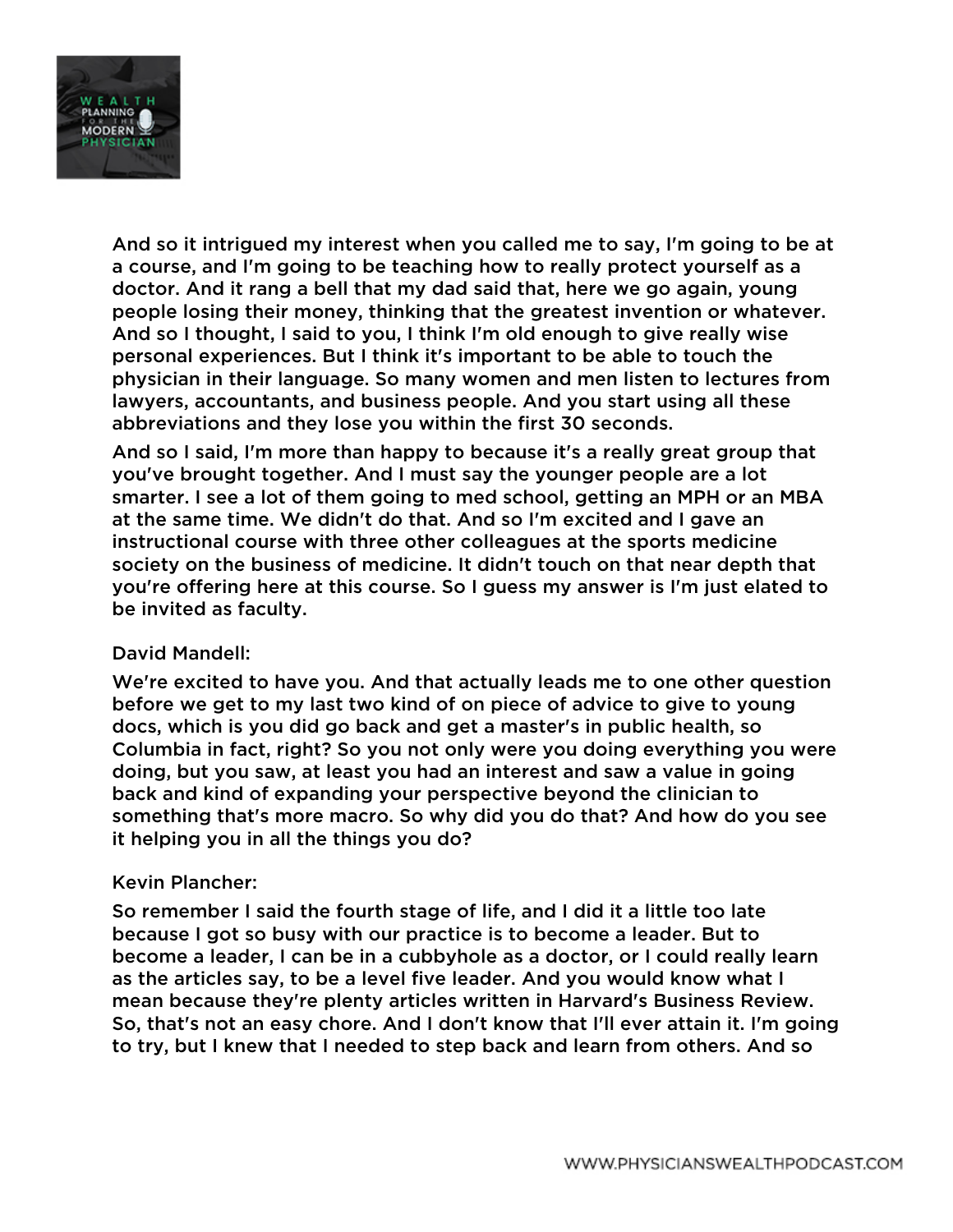

actually that MPH is an unusual MPH and I have no financial ties, but I will say that it is an MBA in the sense that all the cases are medical.

So it wasn't an MPH in statistics. And I didn't want to take an MBA that talks about Nabisco or Ford Motor company or Toyota. I wanted to do a business degree that uses sadly, so a cancer patient and what went wrong and how do you now solve the process and change things. And so through population health and working in a class with nurses, accountants, medical assistants, and people, I definitely was up there in age. In fact, my first exam, they all took on the computer and I said, what are you doing? I didn't know better. I said, where's the blue book? Now, many of your audience is not going to know what a blue book is. Right. But they gave me the blue book. But I'm proud to tell you that when I graduated, I had learned how to take an exam on a computer. And that was not easy for me, David.

## David Mandell:

That's good. Well, first of all, we've had some different physicians who've been on who've done that, have gone back to school. I find it so impressive because there's so much to do and so many responsibilities, but it gets back to your comment. You want something done, ask a busy person to do it. But I think the importance is, you're saying, is it gives you different perspectives, right? You've always had the physician perspective, but now you can see it from the health administrator's point of view, or it's the nurse's point of view, or it's the payer's point of view or the policy maker in Washington's point of view, and that, talking about level five leadership, that's sort of, one of the big concepts is being able to look at it from different perspectives. I appreciate that. I think my hats off to you on doing that.

So a couple of last questions here. And usually I ask it sort of just for fun, but because of all the things you do, I want to talk about both. So, you train a lot of fellows. You speak to young docs all the time. What is the one thing you would tell a young physician starting out when it comes to something financial or career or business?

### Kevin Plancher:

First, don't be intimidated by the business community. You may not have the acumen cause you didn't do that degree, but it's learning a vocabulary and making sure that you sit there and say, wait, I don't understand what you said, say it again. No, I still don't understand it. You need to explain it to me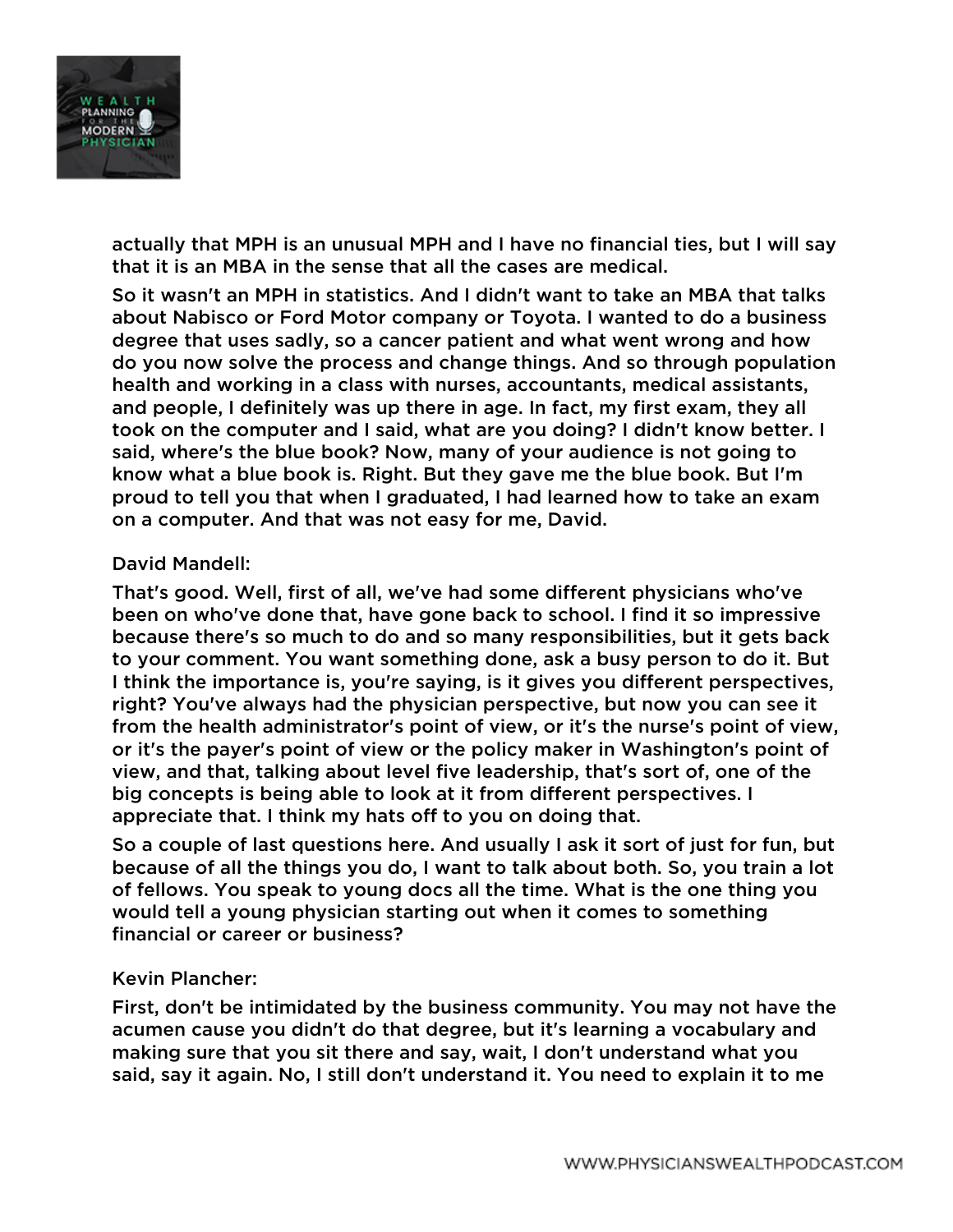

in my terms, because you want my money, you want me to invest in you, so you're going to have to figure out how to get it so I understand, and I need to know the downside. And as long as you know, the risk reward, then it's okay because you go in eyes wide, open. Too often, the risk reward is not discussed and you have to know that. It's not like medicine, where we have a trust. If I say, I'm going to operate on your kidney, I'm not going to operate on your eye. So there is a different mentality for the business community, which is fine. They live in a different world. So just ask the questions and make sure you're comfortable with it.

### David Mandell:

That makes sense. It's certainly something that I've tried in my career, if anything, to educate folks. I mean we've had 10,000, 20,000 docs get the books. We have less than 10% of the clients, right? So that means nine out of 10 people. Who've gotten our book, read it, hopefully learned something, and used it with their existing advisor or somebody. People who I've met at different conferences, hey, I had your book for 15 years, it's really helped me X, Y, and Z. So I've tried to make things accessible, whether it's a legal subject or financial or tax subject, that's always what we're trying to do, make it understandable. Because I can tell you sitting in so many medical conferences, they put up the slides and I'm not even sure what part of the body it is, right? It's like, is that the eye? Is that the kidney? I really can't tell by the slide. So, I rely on my brother and my clients and my father and other docs to explain the things to me when we have a health issue.

So this is another question I haven't asked other folks, but I do want to ask you this because I know you're passionate about it. And you interact with a lot of experienced colleagues, whether it's through the AAOS or the conference we're going to speak at, the course, or other societies and programs, and those who link to your bio, you can see all the different things you're a part of that I didn't mention. So what advice do you give to colleagues? People who aren't just starting out, who are clinically experienced, but maybe frustrated with the business side of medicine, and the financial side, beyond the understand, the vocabulary, and all that. What other either motivation or advice would you give folks who are more down the road?

Kevin Plancher: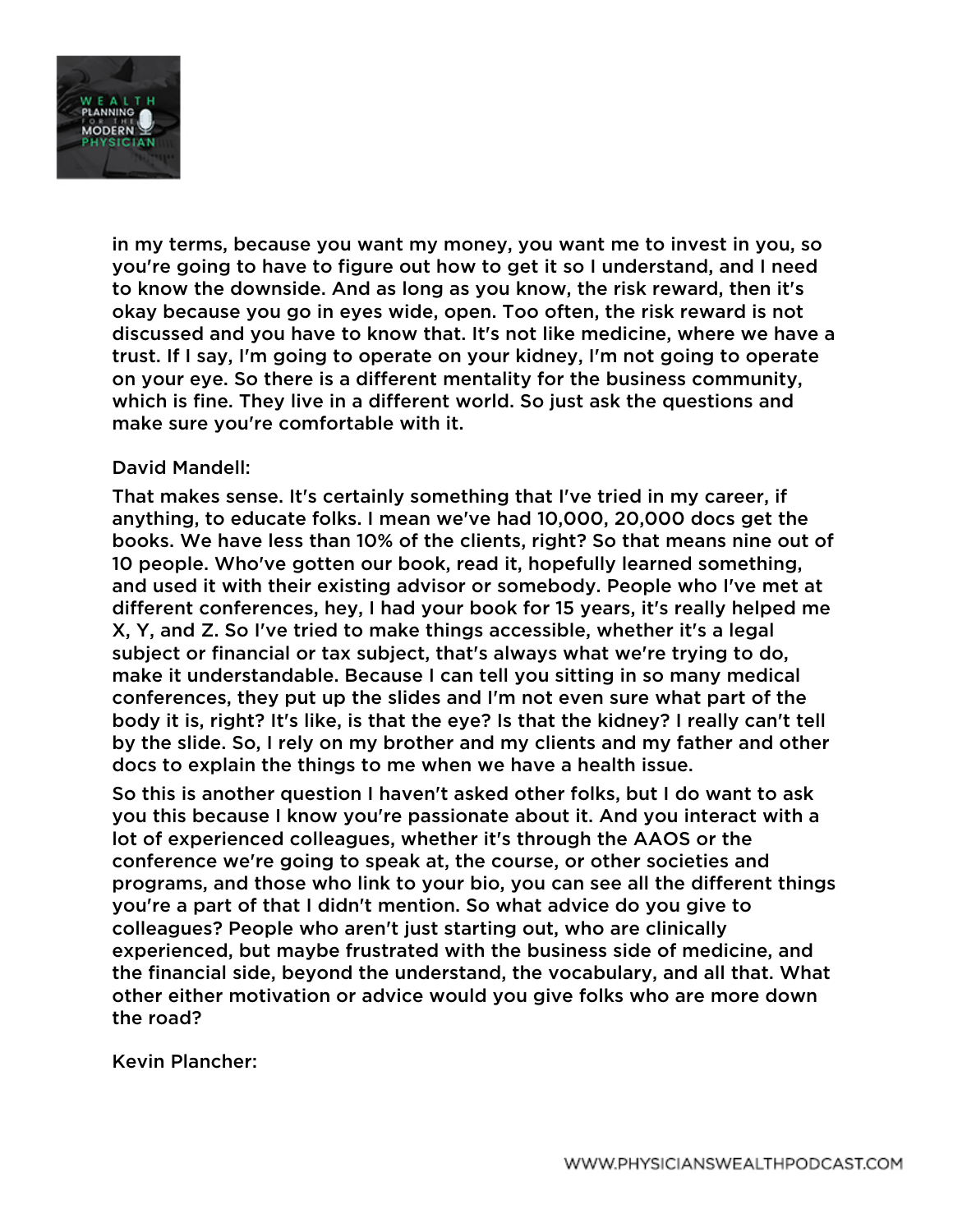

You have to wake up every morning being so excited to get up. This is not a job in medicine. This is a profession. If you're not ecstatic getting up in the morning, then you have to reevaluate your position and you can. You can be an academician. You can choose that I don't want to know anything about finance. I want someone to take care of it for me, or I really realized after all these years, I want to have some decision-making. And so you're more senior, the odds are a group, a private group, would be more than happy to take it. 70% of orthopedic surgeons are in private practice. Yet the 30% are the loud voices that you hear about in organizations. That's okay. The private practitioner feels that they're motivated by something different.

And so what turns you on? What makes you evangelical? And if you can find that and find that passion, because everybody has it, then that's important. It may be canoeing. And then you have to find that job that allows you to canoe yet make that living that will support your significant other, partner, or family, but you got to find it. So don't go moseying around with your head down, downtrodden, or whatever because we do the best stuff possible. We are doctors and there's nothing better than an orthopedic surgeon in my opinion, within doctoring. And that's probably what I would say.

### David Mandell:

Yeah, well obviously you're passionate about what you do and you're not only being a doctor, but obviously be an orthopedist. And I am that way myself. I love speaking. I love doing this. That's why we're doing it now. I love writing. I love teaching. I love helping clients. So I think that's good advice for anybody who is kind of high achievement who wants to be happy as well as be productive, is find one piece of what they're doing and try to, as they go through their career, build it around what they're passionate about and that's-

### Kevin Plancher:

And then pick up your book. Cause it does help us.

### David Mandell:

And I appreciate that plug. So Kevin, thanks so much for being on. I look forward to seeing you in December and speaking alongside each other. And for everybody listening, thank you for tuning in obviously every two weeks, we'll have another one. Check out the show notes, you'll see Kevin's full bio